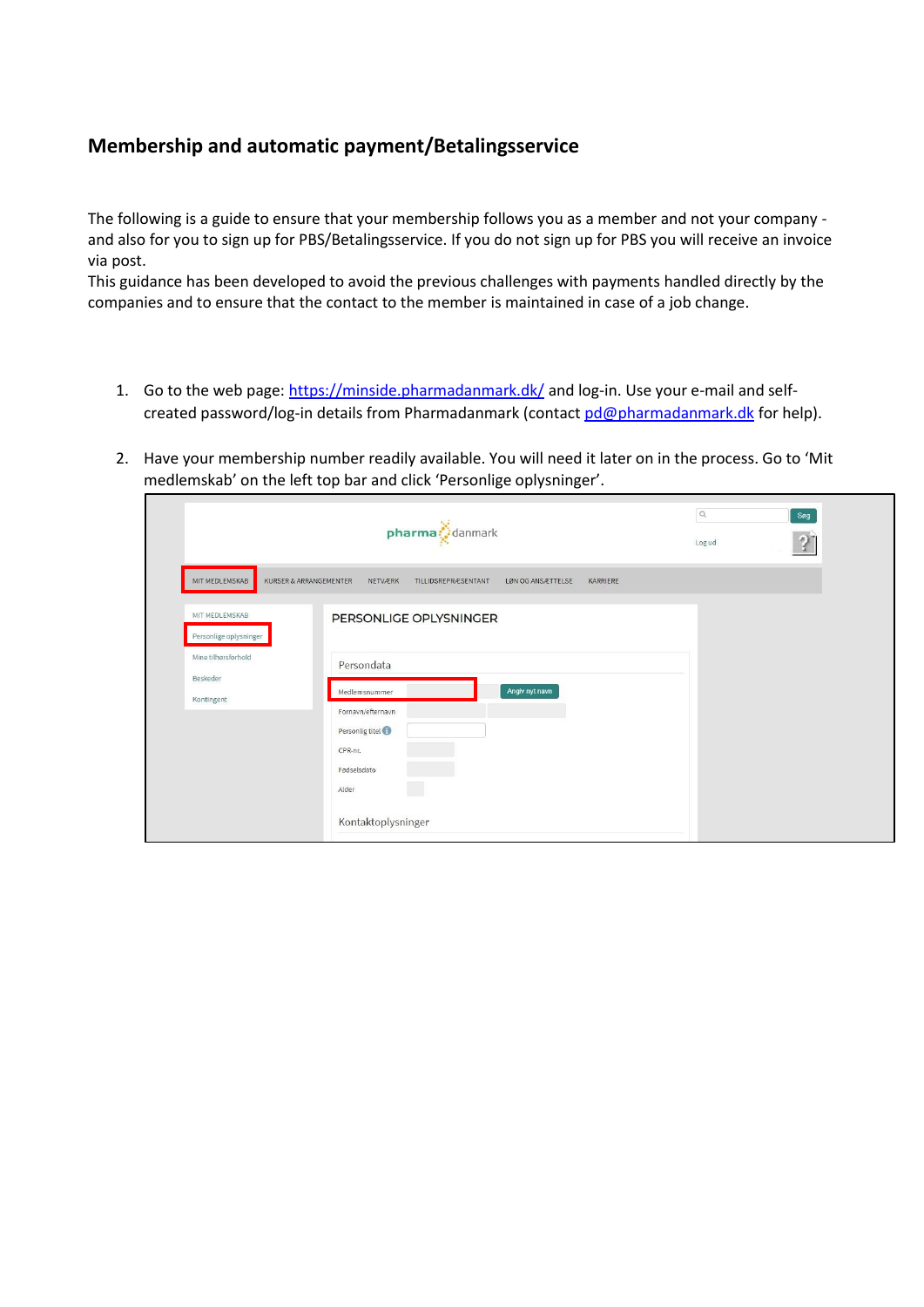3. Next, you need to make sure that we have your correct adress and contact information. We need your PRIVATE adress and PRIVATE e-mail/phone. Stay on the same page as above 'Mit Medlemskab'  $\rightarrow$  'Personlige oplysninger'.

|                                                      | <b>pnarma</b> <i>e</i> danmark                                                                                                                                                                                                                                                                                                     | $2^{\circ}$<br>Log ud |
|------------------------------------------------------|------------------------------------------------------------------------------------------------------------------------------------------------------------------------------------------------------------------------------------------------------------------------------------------------------------------------------------|-----------------------|
| MIT MEDLEMSKAB<br><b>KURSER &amp; ARRANGEMENTER</b>  | NETVÆRK<br>TILLIDSREPRÆSENTANT<br>LØN OG ANSÆTTELSE<br>KARRIERE                                                                                                                                                                                                                                                                    |                       |
| <b>MIT MEDLEMSKAB</b><br>Personlige oplysninger      | PERSONLIGE OPLYSNINGER                                                                                                                                                                                                                                                                                                             |                       |
| Mine tilhørsforhold<br><b>Beskeder</b><br>Kontingent | Persondata<br>Angiv nyt navn<br>Medlemsnummer<br>Fornavn/efternavn<br>Personlig titel<br>CPR-nr.<br>Fødselsdato<br>$\Box$<br>Alder<br>Kontaktoplysninger<br>DK-2200 København N<br>Danmark<br>Angiv ny adresse<br>÷<br>Privatnr.<br>$+45$<br>Mobilnr.<br>Arbejdsnr. (direkte)<br>$\ddot{}$<br>$\Box$<br>Hemmeligt nummer<br>E-mail |                       |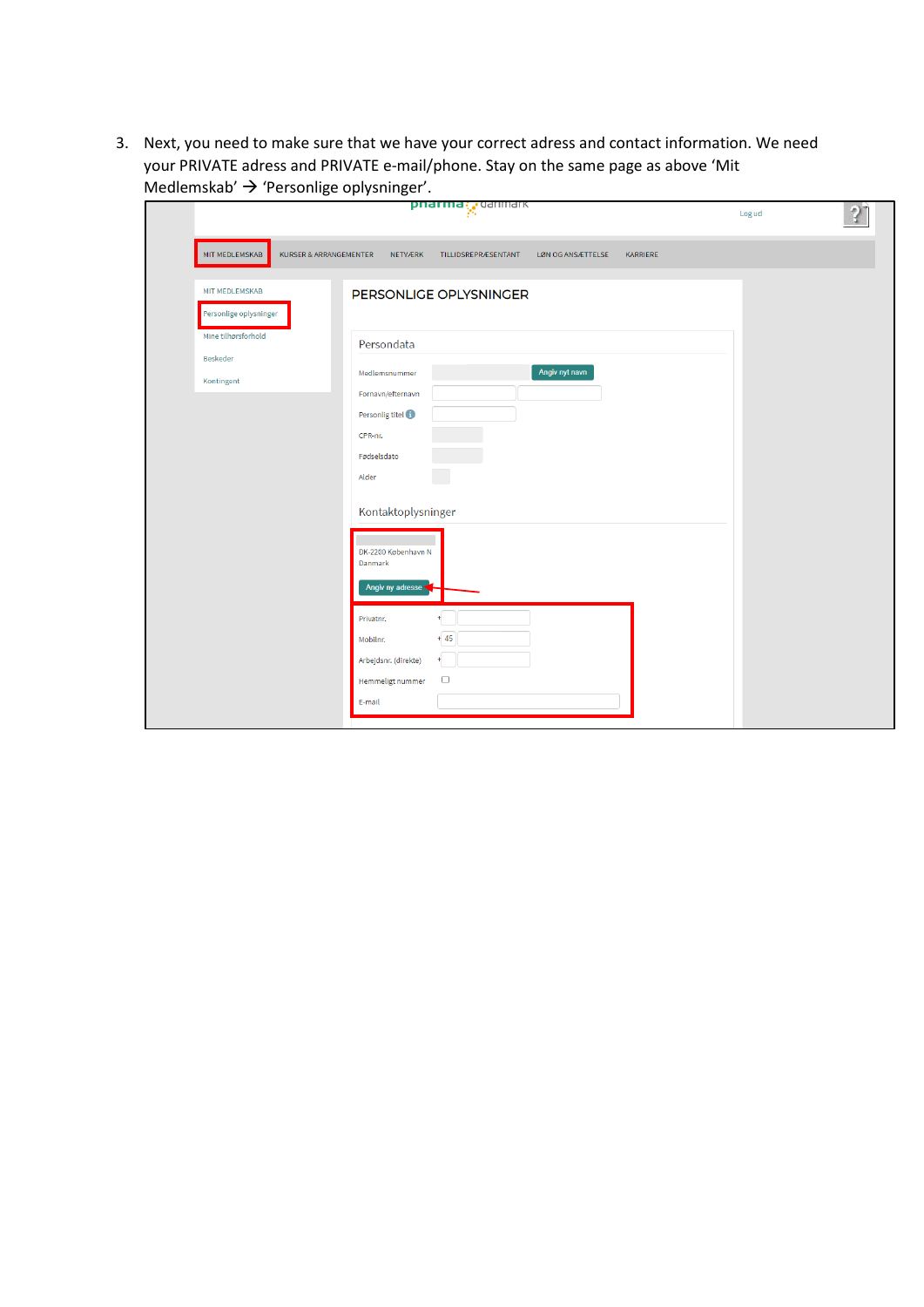## 4. Next, click on 'Kontingent'.

| pharma: danmark                                            |                                                                                                                                                                                                                             | Log ud | <b>200</b><br>Medical<br>Writer<br>Medlen |  |
|------------------------------------------------------------|-----------------------------------------------------------------------------------------------------------------------------------------------------------------------------------------------------------------------------|--------|-------------------------------------------|--|
| <b>MIT MEDLEMSKAB</b><br><b>KURSER &amp; ARRANGEMENTER</b> | <b>NETVÆRK</b><br><b>TILLIDSREPRÆSENTANT</b><br>LØN OG ANSÆTTELSE                                                                                                                                                           |        |                                           |  |
| <b>MIT MEDLEMSKAB</b>                                      | <b>MIT MEDLEMSKAB</b>                                                                                                                                                                                                       |        |                                           |  |
| Personlige oplysninger                                     |                                                                                                                                                                                                                             |        |                                           |  |
| Primær beskæftigelse                                       | Her kan du se og vedligeholde dine personlige oplysninger. Brug gerne to minutter på at tjekke dine data. Det er<br>vigtigt, at vi har de rette oplysninger om dig og dine forhold, så vi kan yde den bedst mulige service. |        |                                           |  |
| Bibeskæftigelse                                            | Under Personlige oplysninger kan du bl.a. ændre din adgangskode.                                                                                                                                                            |        |                                           |  |
| Uddannelse                                                 | Under "Mine tilhørsforhold" kan du se de roller du har i relation til foreningen og vores forskellige faglige og politiske<br>udvalg.                                                                                       |        |                                           |  |
| Mine tilhørsforhold                                        | Under "Beskeder" kan du se de beskeder, du har modtaget fra foreningen i relation til dit medlemskab og din<br>deltagelse i arrangementer.                                                                                  |        |                                           |  |
| Mine tillidsvalgte                                         |                                                                                                                                                                                                                             |        |                                           |  |
| <b>Beskeder</b>                                            |                                                                                                                                                                                                                             |        |                                           |  |
| Kontingent                                                 |                                                                                                                                                                                                                             |        |                                           |  |

5. Make sure that 'Betaler selv' is dark green. Click the button 'Betaler selv' and a pop-up will appear.

| ------------<br>Mine tilhørsforhold<br>Mine tillidsvalgte<br>Beskeder<br>Kontingent | Satser Saldo Adviseringer Skatteindberetninger<br>Sats (kr.)<br>Opkræves Hvem betaler?<br>Satsnavn<br>0,00 <b>b</b> kvartalsvis<br><b>Forenede Gruppeliv</b><br>månedligt<br>Pharmadanmark |
|-------------------------------------------------------------------------------------|--------------------------------------------------------------------------------------------------------------------------------------------------------------------------------------------|
|                                                                                     | 0,00 <b>C</b> kvartalsvis<br>Forhandlingsfond<br>månedligt<br>Pharmadanmark<br>0,00 <b>C</b> kvartalsvis<br>Kredsenes Fællesfond                                                           |
|                                                                                     | månedligt<br>Pharmadanmark<br>$0,00$ $\bullet$<br>årligt <b>Betaler selv</b><br><b>Medical Writer Network</b><br>iden betaler<br>Medical Writer Network halvårligt                         |
|                                                                                     | 385,00 <b>b</b> kvartalsvis<br>Ordinært kontingent                                                                                                                                         |
|                                                                                     | månedligt<br>Pharmadanmark                                                                                                                                                                 |

6. Click 'Gem' on the pop-up, the pop-up now should disappear.

| Beskeder   |                            |                                                        |          |  |
|------------|----------------------------|--------------------------------------------------------|----------|--|
| Kontingent | Forhandli<br>Pharmada      | Mine betalingsoplysninger                              | $\times$ |  |
|            | Kredsenes<br>Pharmada      |                                                        |          |  |
|            | Medical W                  | NemKonto benyttes generelt til eventuelle udbetalinger |          |  |
|            | Medical W                  | Gem                                                    |          |  |
|            | Medical W<br>Medical W     |                                                        |          |  |
|            | Ordinaert<br>Pharmadanmark | månedligt                                              |          |  |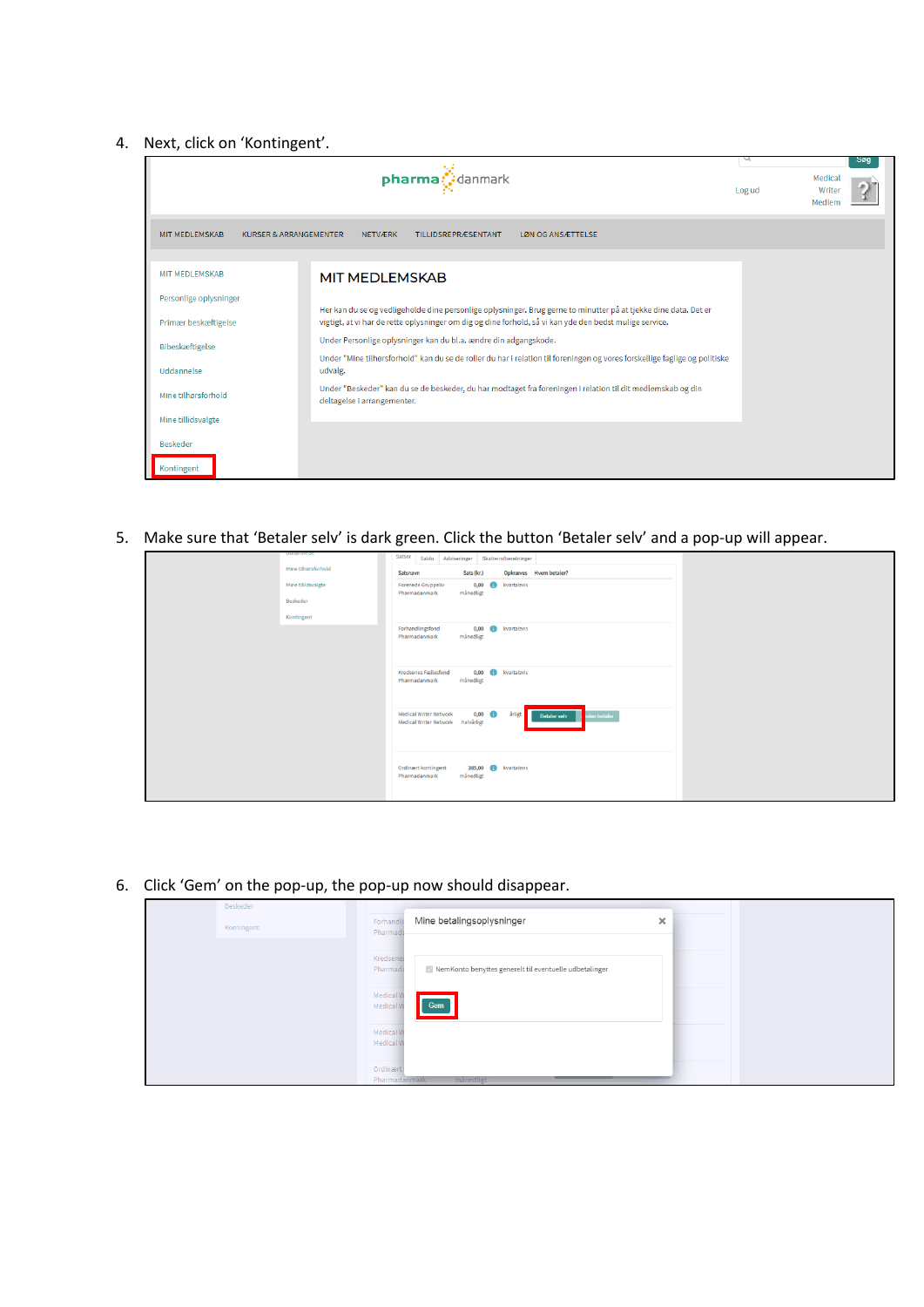- 7. Go back to the front page by clicking on the Pharmadanmark logo on the top bar.
- 8. Click 'Betalingsservice online tilmelding' on the bottom right.

| $pharma$ danmark                                                                                                                                                                                                                                                                                                                                            | Q<br>Søg<br>Log ud                                                 |                                                                                           |
|-------------------------------------------------------------------------------------------------------------------------------------------------------------------------------------------------------------------------------------------------------------------------------------------------------------------------------------------------------------|--------------------------------------------------------------------|-------------------------------------------------------------------------------------------|
| MIT MEDLEMSKAB<br><b>KURSER &amp; ARRANGEMENTER</b><br><b>NETVÆRK</b>                                                                                                                                                                                                                                                                                       | <b>TILLIDSREPRÆSENTANT</b><br>LØN OG ANSÆTTELSE<br><b>KARRIERE</b> |                                                                                           |
| Velkommen til Min side<br>På Min side kan du se og vedligeholde dine oplysninger, og du kan se de beskeder, du modtager fra foreningen. Du kan også se alle<br>foreningens møder og arrangementer - og hvilke du allerede er tilmeldt. Er du aktiv i foreningen, er det også her, du fremover vil<br>finde de forskellige netværksgrupper.                  |                                                                    | Mine data                                                                                 |
| Velkommen til Min side<br>På Min side kan du se og vedligeholde dine oplysninger, og du kan se de beskeder, du modtager fra foreningen. Kun medlemmer af<br>Pharmadanmark kan oprette og redigere ansættelsesforhold.<br>I kalenderen kan du se de møder og arrangementer, som annonceres via Min side. Her kan du også se, hvilke du allerede er tilmeldt. |                                                                    | Privatnr. 39 46 36 09<br>Mobilnr. 52 99 41 56<br>Isk@pharmadanmark.dk<br>E-mail<br>Log ud |
| Indbakke                                                                                                                                                                                                                                                                                                                                                    | Mine tillidshverv                                                  | <b>Tilmeld til PBS</b>                                                                    |
|                                                                                                                                                                                                                                                                                                                                                             |                                                                    | Klik på nedenstående link for at betale via PBS<br>Betalingsservice online tilmelding     |